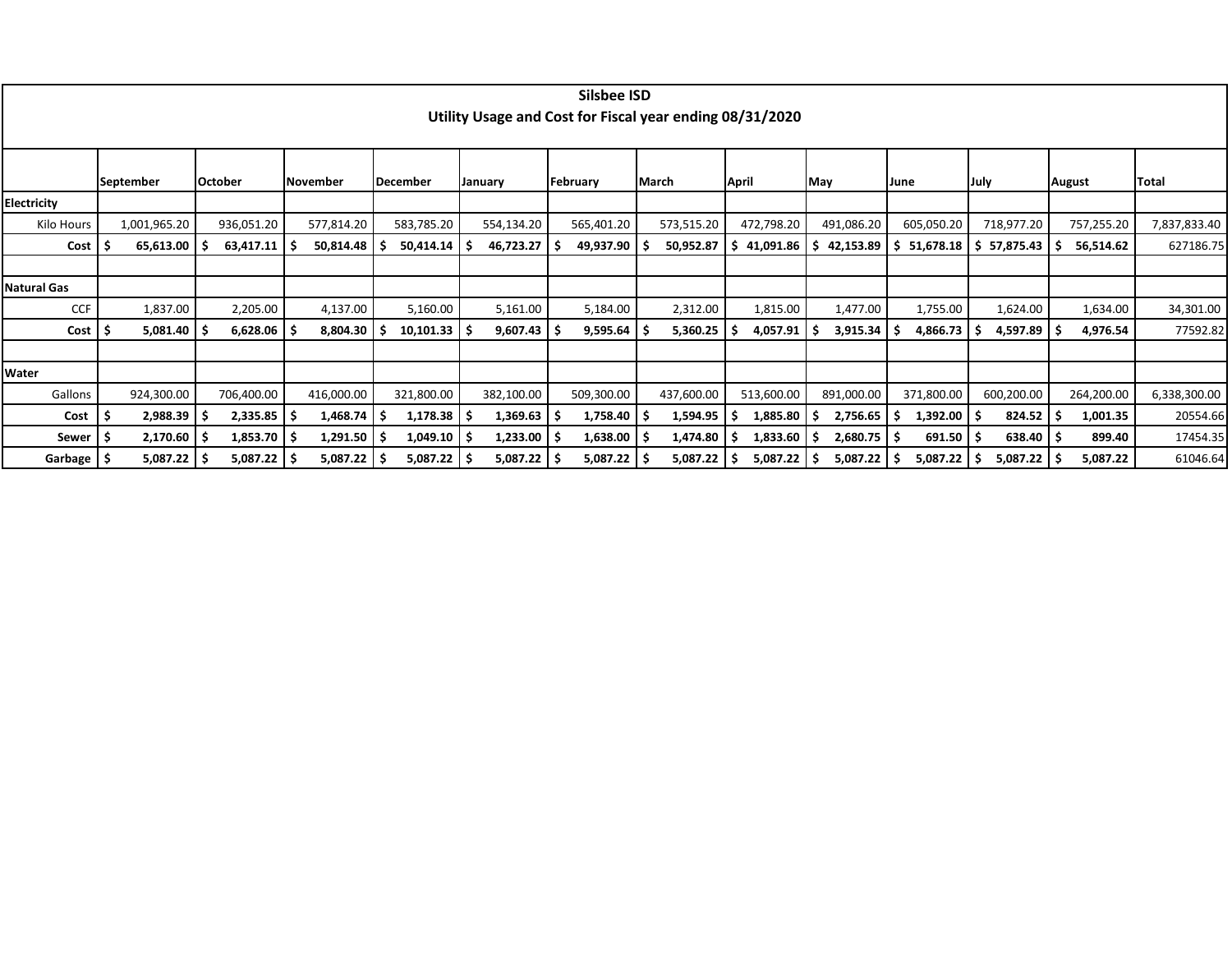|                    |            |    |            |                |     |            |                                                          |   |               | <b>SILSBEE HIGH SCHOOL</b> |   |               |     |            |    |            |     |            |   |            |              |
|--------------------|------------|----|------------|----------------|-----|------------|----------------------------------------------------------|---|---------------|----------------------------|---|---------------|-----|------------|----|------------|-----|------------|---|------------|--------------|
|                    |            |    |            |                |     |            | Utility Usage and Cost for Fiscal year ending 08/31/2020 |   |               |                            |   |               |     |            |    |            |     |            |   |            |              |
|                    |            |    |            |                |     |            |                                                          |   |               |                            |   |               |     |            |    |            |     |            |   |            |              |
|                    | September  |    | October    | November       |     | December   | January                                                  |   | February      | March                      |   | April         |     | May        |    | June       |     | July       |   | August     | <b>Total</b> |
| <b>Electricity</b> |            |    |            |                |     |            |                                                          |   |               |                            |   |               |     |            |    |            |     |            |   |            |              |
| Kilo Hours         | 393,670.60 |    | 368,964.60 | 286,116.60     |     | 268,979.60 | 242,169.60                                               |   | 249,876.60    | 263,512.60                 |   | 216,837.60    |     | 204,126.60 |    | 283,708.60 |     | 376,981.60 |   | 351,110.60 | 3506055.20   |
| Cost               | 25,981.80  | -S | 24,718.88  | 23,044.08      | - 5 | 22,038.83  | 19,053.95                                                | S | 21,174.83     | 22,789.72                  | s | 18,587.94     |     | 17,400.89  |    | 23,343.04  |     | 27,621.14  | S | 25,317.60  | 271,072.70   |
|                    |            |    |            |                |     |            |                                                          |   |               |                            |   |               |     |            |    |            |     |            |   |            |              |
| <b>Natural Gas</b> |            |    |            |                |     |            |                                                          |   |               |                            |   |               |     |            |    |            |     |            |   |            |              |
| <b>MMBtu</b>       | 865        |    | 1,271      | 1,403          |     | 1,703      | 1,530                                                    |   | 1,729         | 1,003                      |   | 742           |     | 630        |    | 1,018      |     | 1,070      |   | 1,019      | 13983        |
| Cost               | 3,717.33   | -5 | 5,259.67   | 5,991.29       |     | 6,753.37   | 5,729.17                                                 |   | 5,881.55      | 3,763.70                   |   | 2,844.54      |     | 2,642.25   |    | 3,713.37   | -S  | 3,649.60   |   | 3,925.56   | 53,871.40    |
|                    |            |    |            |                |     |            |                                                          |   |               |                            |   |               |     |            |    |            |     |            |   |            |              |
| Water              |            |    |            |                |     |            |                                                          |   |               |                            |   |               |     |            |    |            |     |            |   |            |              |
| Gallons            | 529,500    |    | 281,800    | 146,700        |     | 96,200     | 99,000                                                   |   | 108,400       | 80,200                     |   | 37,400        |     | 71,400     |    | 281,900    |     | 556,100    |   | 72,400     | 2361000      |
| Cost               | 1,628.25   | ۱S | 885.15     | $479.85$   \$  |     | 328.35     | 336.75                                                   |   | 364.95        | $355.35$   \$              |   | $154.95$   \$ |     | 125.50     |    | 885.45     | - 5 | 517.35     |   | 256.95     | 6,318.85     |
| Sewer   Ş          | 863.80     |    | 469.00     | 371.50         |     | 251.20     | 244.00                                                   |   | 293.80        | 275.20                     |   | $138.70$   \$ |     | 85.55      | -5 | 361.90     | -S  | 371.80     |   | 192.10     | 3,918.55     |
| Garbage   \$       | 1,727.11   | ۱s | 1,727.11   | 1,727.11<br>۱S | l S | 1,727.11   | 1,727.11                                                 |   | 1,727.11   \$ | 1,727.11                   |   | 1,727.11      | l S | 1,727.11   |    | 1,727.11   | - 5 | 1,727.11   |   | 1,727.11   | 20,725.32    |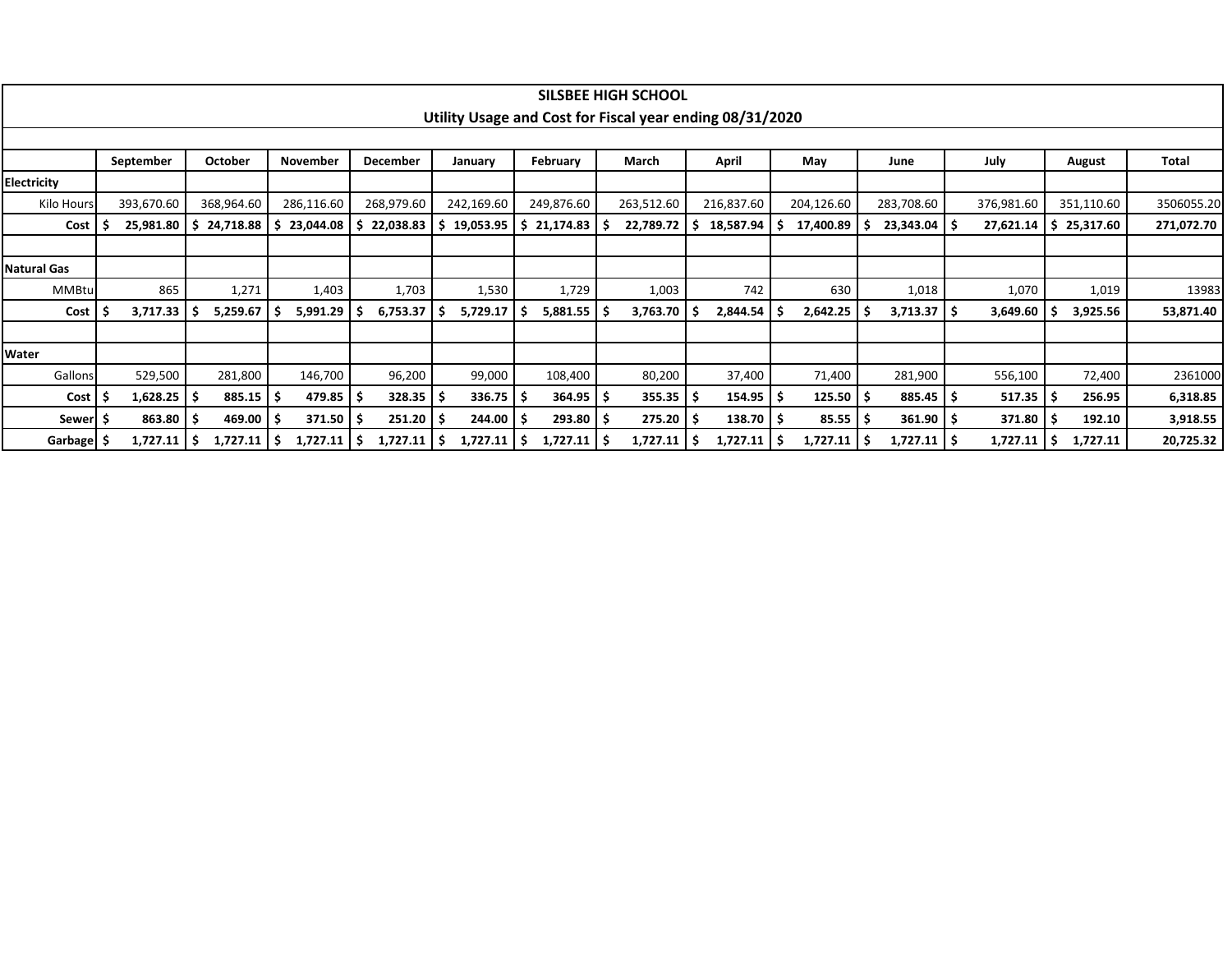|                    |          |                        |                |            |    |           |   |                 |    |                 |    | SILSBEE MIDDLE SCHOOL<br>Utility Usage and Cost for Fiscal year ending 08/31/2020 |     |           |              |                          |     |           |      |                 |      |            |               |            |              |
|--------------------|----------|------------------------|----------------|------------|----|-----------|---|-----------------|----|-----------------|----|-----------------------------------------------------------------------------------|-----|-----------|--------------|--------------------------|-----|-----------|------|-----------------|------|------------|---------------|------------|--------------|
|                    |          |                        |                |            |    |           |   |                 |    |                 |    |                                                                                   |     |           |              |                          |     |           |      |                 |      |            |               |            |              |
|                    |          | <b>September</b>       | <b>October</b> |            |    | November  |   | <b>December</b> |    | January         |    | February                                                                          |     | March     | <b>April</b> |                          | May |           | June |                 | July |            | <b>August</b> |            | <b>Total</b> |
| Electricity        |          |                        |                |            |    |           |   |                 |    |                 |    |                                                                                   |     |           |              |                          |     |           |      |                 |      |            |               |            |              |
| Kilo Hours         |          | 123,873.20             |                | 118,450.20 |    | 82,922.20 |   | 85,754.20       |    | 95,002.20       |    | 95,081.20                                                                         |     | 93,788.20 |              | 67,149.20                |     | 71,776.20 |      | 94,005.20       |      | 103,952.20 |               | 104,076.20 | 1135830.40   |
| Cost               | <b>S</b> | 8,934.67               | ۱s             | 8,678.84   | -5 | 7,523.25  | s | $7,725.51$   \$ |    | 8,058.11        | -S | 8,220.21                                                                          | . S | 8,063.93  |              | \$5,712.33               | -S  | 6,011.90  | Ŝ.   | 7,529.23        |      | 8,882.22   | - 5           | 8,331.72   | 93,671.92    |
|                    |          |                        |                |            |    |           |   |                 |    |                 |    |                                                                                   |     |           |              |                          |     |           |      |                 |      |            |               |            |              |
| <b>Natural Gas</b> |          |                        |                |            |    |           |   |                 |    |                 |    |                                                                                   |     |           |              |                          |     |           |      |                 |      |            |               |            |              |
| <b>CCF</b>         |          | 74                     |                | 81         |    | 155       |   | 173             |    | 267             |    | 278                                                                               |     | 96        |              | 40                       |     | 85        |      | 60              |      | 50         |               | 65         | 1424         |
| Cost               |          | 522.15                 | ۱s             | 558.80     | -S | 946.48    |   | 1,040.63        | -S | 1,533.17        | -S | 1,590.53                                                                          |     | 603.24    |              | 329.25                   | - S | 548.46    |      | 426.63          |      | 377.90     |               | 450.95     | 8,928.19     |
|                    |          |                        |                |            |    |           |   |                 |    |                 |    |                                                                                   |     |           |              |                          |     |           |      |                 |      |            |               |            |              |
| Water              |          |                        |                |            |    |           |   |                 |    |                 |    |                                                                                   |     |           |              |                          |     |           |      |                 |      |            |               |            |              |
| Gallons            |          | 51,900                 |                | 89,400     |    | 75,700    |   | 66,200          |    | 71,000          |    | 62,300                                                                            |     | 71,000    |              | 38,500                   |     | 661,200   |      | 14,400          |      | 6,300      |               | 23,600     | 1231500      |
| Cost               | -5       | 168.95                 | ١S             | 281.45     | Ş  | 240.35    | S | 211.85          | -S | 226.25          | -S | 200.15                                                                            | -S  | 226.25    |              | 128.75                   |     | 1,997.15  |      | 56.45           | l S  | 32.15      | -S            | 84.05      | 3,853.80     |
| Sewer              |          | $168.95$ $\frac{1}{5}$ |                | 281.45     | -S | 240.35    | S | $211.85$   \$   |    | 226.25          | -S | 200.15                                                                            |     | 226.25    |              | 128.75                   | -S  | 1,997.15  |      | $56.45$   \$    |      | 32.15      | -S            | 84.05      | 3,853.80     |
| Garbage            | -S       | $1,220.30$   \$        |                | 1,220.30   | -S | 1,220.30  |   | $1,220.30$   \$ |    | $1,220.30$   \$ |    | 1,220.30                                                                          |     |           |              | $1,220.30$   \$ 1,220.30 |     | 1,220.30  |      | $1,220.30$   \$ |      | 1,220.30   |               | 1,220.30   | 14,643.60    |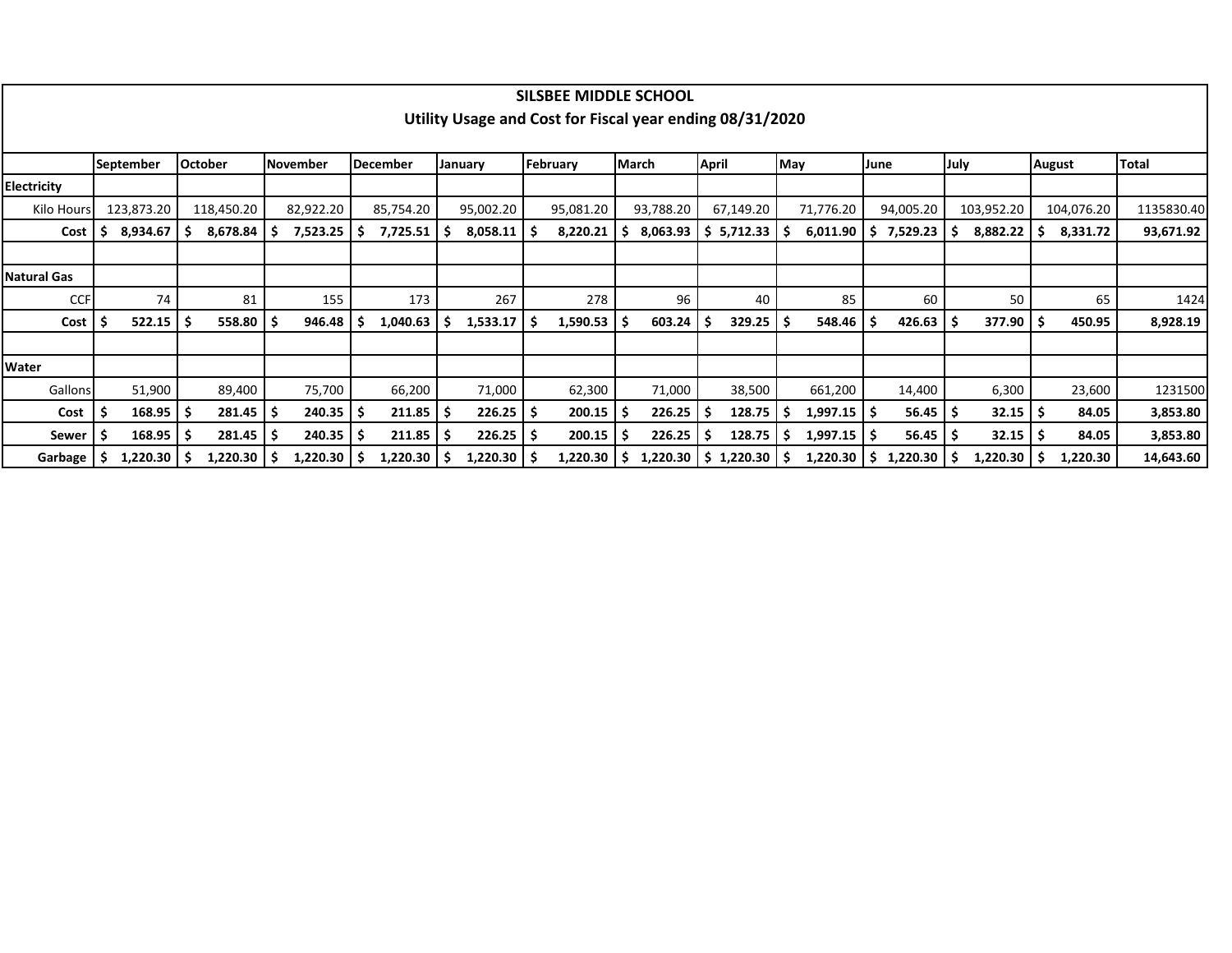|                    |                    |                |                    |                 |                                                          | OLD MIDDLE SCHOOL/PACES/ACADEMIY |             |                             |          |                          |                             |               |           |
|--------------------|--------------------|----------------|--------------------|-----------------|----------------------------------------------------------|----------------------------------|-------------|-----------------------------|----------|--------------------------|-----------------------------|---------------|-----------|
|                    |                    |                |                    |                 | Utility Usage and Cost for Fiscal year ending 08/31/2020 |                                  |             |                             |          |                          |                             |               |           |
|                    |                    |                |                    |                 |                                                          |                                  |             |                             |          |                          |                             |               |           |
|                    | September          | <b>October</b> | <b>November</b>    | <b>December</b> | January                                                  | February                         | March       | April                       | May      | June                     | July                        | <b>August</b> | Total     |
| <b>Electricity</b> |                    |                |                    |                 |                                                          |                                  |             |                             |          |                          |                             |               |           |
| Kilo Hours         | 22,804.90          | 16,186.90      | 12,564.90          | 9,524.90        | 12,244.90                                                | 12,164.90                        | 9,604.90    | 7,444.90                    | 8,164.90 | 12,804.90                | 17,604.90                   | 14,804.90     | 155920.80 |
|                    | $Cost$ \$ 1,583.54 | \$1,228.27     | $$1,161.15$ $$$    | 926.50          | \$1,042.37                                               | $$1,257.08$ $$$                  | 906.09      | $710.67$ $\mid$ \$<br>S     | 775.31   | \$1,106.63               | \$1,512.15                  | \$1,176.72    | 13,386.48 |
|                    |                    |                |                    |                 |                                                          |                                  |             |                             |          |                          |                             |               |           |
| <b>Natural Gas</b> |                    |                |                    |                 |                                                          |                                  |             |                             |          |                          |                             |               |           |
| <b>CCF</b>         | 6                  | 34             | 111                | 267             | 401                                                      | 264                              | 4           |                             |          | $\overline{\phantom{a}}$ | ۰                           |               | 1088      |
| Cost \$            | 42.07              | 58.69          | $104.34$   \$<br>S | 196.87          | 276.30<br>۱s                                             | $184.85$ $\frac{1}{5}$           | 41.77       | $39.06$   \$<br>-S          | 38.51    | 38.51                    | $38.51$ $\frac{1}{2}$<br>-S | 38.51         | 1,097.99  |
|                    |                    |                |                    |                 |                                                          |                                  |             |                             |          |                          |                             |               |           |
| Water              |                    |                |                    |                 |                                                          |                                  |             |                             |          |                          |                             |               |           |
| Gallons            | 53,500             | 15,600         | 17,800             | 14,800          | 13,800                                                   | 8,900                            | 16,700      | 1,000                       | 1,700    | 1,900                    | 2,500                       | 2,900         | 151100    |
| Cost               | 200.25             | 86.55          | $93.15$   \$<br>-S | 84.15           | 95.95<br>-S                                              | $85.35$ $\mid$ \$                | 92.85       | $48.75$ $\frac{1}{5}$<br>-S | 49.65    | $50.55$ $\mid$ \$        | $52.35$ $\frac{1}{5}$       | 51.45         | 991.00    |
| <b>Sewer</b>       | 204.25             | 86.55          | 93.15<br>-S        | 84.15<br>-S     | 94.95<br>Ş                                               | 85.35                            | 92.85<br>۱S | $48.75$ $\frac{1}{5}$       | 49.65    | 50.55                    | 52.35                       | 51.45<br>-S   | 994.00    |
| Garbage   \$       | 184.80             | 184.80         | 184.80 \$          | $184.80$   \$   | 184.80                                                   | $184.80$   \$                    | 184.80      | 184.80 \$<br>-S             | 184.80   | 184.80                   | 184.80                      | 184.80        | 2,217.60  |

.

┑

## **OLD MIDDLE SCHOOL/PACES/ACADEMY**

г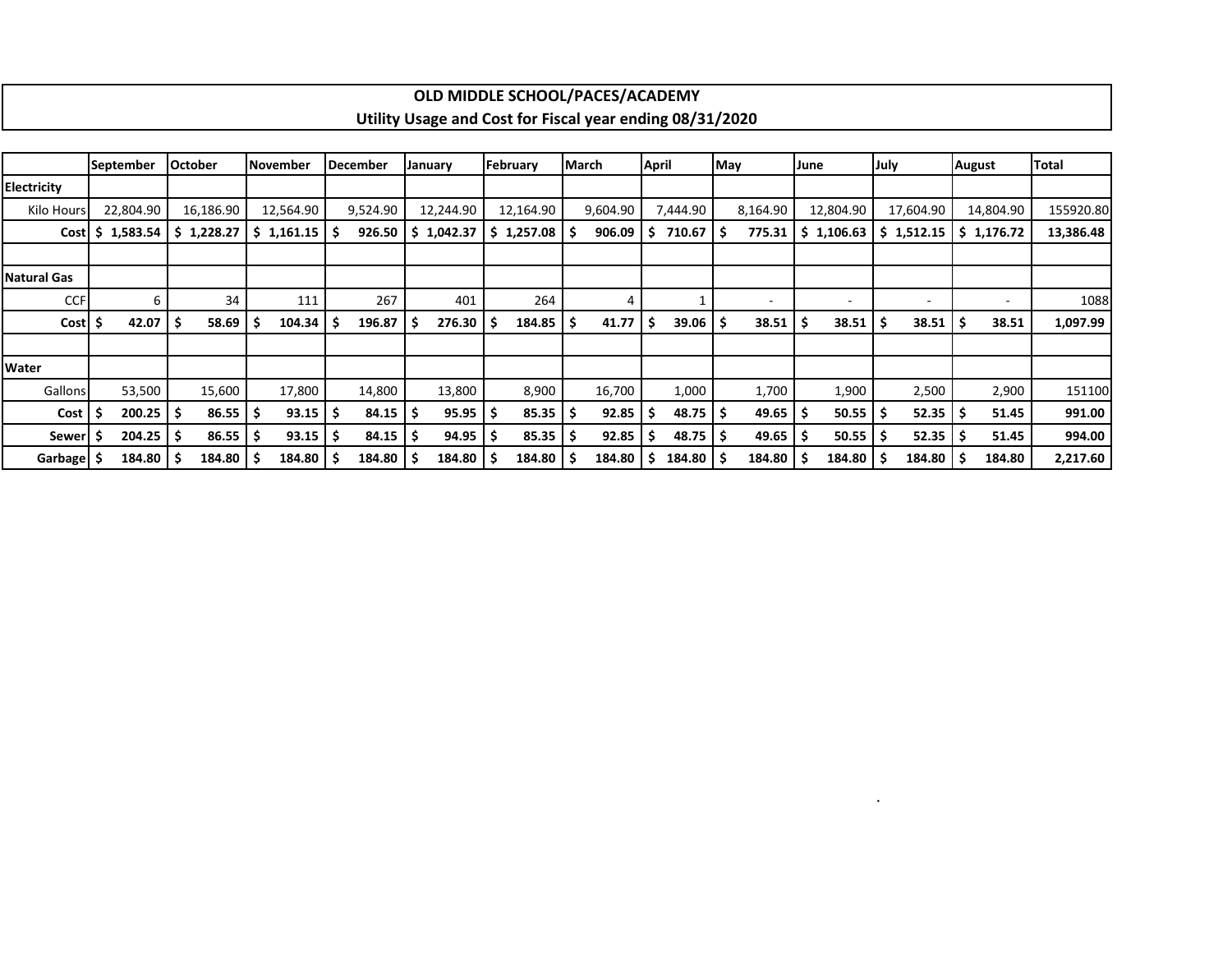|                    |                          |     |                          |    |                 |                 |       |                                                          |          | <b>KIRBY</b> |                                |              |                |     |                          |      |            |      |                          |               |                          |                |
|--------------------|--------------------------|-----|--------------------------|----|-----------------|-----------------|-------|----------------------------------------------------------|----------|--------------|--------------------------------|--------------|----------------|-----|--------------------------|------|------------|------|--------------------------|---------------|--------------------------|----------------|
|                    |                          |     |                          |    |                 |                 |       | Utility Usage and Cost for Fiscal year ending 08/31/2020 |          |              |                                |              |                |     |                          |      |            |      |                          |               |                          |                |
|                    |                          |     |                          |    |                 |                 |       |                                                          |          |              |                                |              |                |     |                          |      |            |      |                          |               |                          |                |
|                    | <b>September</b>         |     | <b>October</b>           |    | <b>November</b> | <b>December</b> |       | January                                                  | February |              | <b>March</b>                   | <b>April</b> |                | May |                          | June |            | July |                          | <b>August</b> |                          | Total          |
| Electricity        |                          |     |                          |    |                 |                 |       |                                                          |          |              |                                |              |                |     |                          |      |            |      |                          |               |                          |                |
| Kilo Hours         | 15,900.00                |     | 13,020.00                |    | 7,500.00        | 13,500.00       |       | 22,860.00                                                |          | 24,780.00    | 17,100.00                      |              | 9,420.00       |     | 8,220.00                 |      | 18,540.00  |      | 13,980.00                |               | 32,700.00                | 197520.00      |
| Cost               | 1,088.86<br>S.           | s   | 923.43                   |    | 915.97          | \$1,448.49      |       | \$1,954.50                                               | S.       | 2,087.55     | $$1,606.45$ $$$                |              | 798.88         | S.  | 735.71                   |      | \$1,494.10 |      | \$1,302.30               |               | \$2,144.31               | 16,500.55      |
|                    |                          |     |                          |    |                 |                 |       |                                                          |          |              |                                |              |                |     |                          |      |            |      |                          |               |                          |                |
| <b>Natural Gas</b> |                          |     |                          |    |                 |                 |       |                                                          |          |              |                                |              |                |     |                          |      |            |      |                          |               |                          |                |
| <b>CCF</b>         |                          |     |                          |    |                 |                 |       |                                                          |          |              |                                |              |                |     |                          |      |            |      |                          |               |                          | $\overline{0}$ |
| Cost               |                          |     |                          |    |                 |                 |       |                                                          |          |              |                                |              |                |     |                          |      |            |      |                          |               |                          |                |
|                    |                          |     |                          |    |                 |                 |       |                                                          |          |              |                                |              |                |     |                          |      |            |      |                          |               |                          |                |
| Water              |                          |     |                          |    |                 |                 |       |                                                          |          |              |                                |              |                |     |                          |      |            |      |                          |               |                          |                |
| Gallons            | $\overline{\phantom{a}}$ |     | 104,400                  |    | 100             |                 |       | $\overline{\phantom{a}}$                                 |          | $\sim$       | 173,500                        |              | 393,100        |     | 23,300                   |      | 9,200      |      | $\overline{\phantom{a}}$ |               |                          | 703600         |
| Cost               | 16.25<br>\$              | s   | 326.45                   | S  | 16.25           | \$.             | 16.25 | \$<br>16.25                                              | -\$      | 16.25        | 533.75                         | \$.          | 1,192.55       | s   | $83.15$ $\frac{1}{5}$    |      | 40.85      | \$   | 16.25                    | -\$           | 16.25                    | 2,290.50       |
| Sewer              | 16.25                    |     | 326.45                   | s  | 16.25           | S               | 16.25 | 16.25<br>-\$                                             | -S       | 16.25        | 533.75                         |              | \$1,192.55     | s   | 83.15                    | . S  | 40.85      | -S   | 16.25                    | - Ś           | 16.25                    | 2,290.50       |
| Garbage            | -\$                      | .\$ | $\overline{\phantom{a}}$ | \$ |                 |                 |       | \$<br>٠                                                  | \$       |              | \$<br>$\overline{\phantom{a}}$ | \$           | $\blacksquare$ | \$  | $\overline{\phantom{a}}$ | \$.  |            | -\$  | $\overline{\phantom{a}}$ | \$            | $\overline{\phantom{a}}$ |                |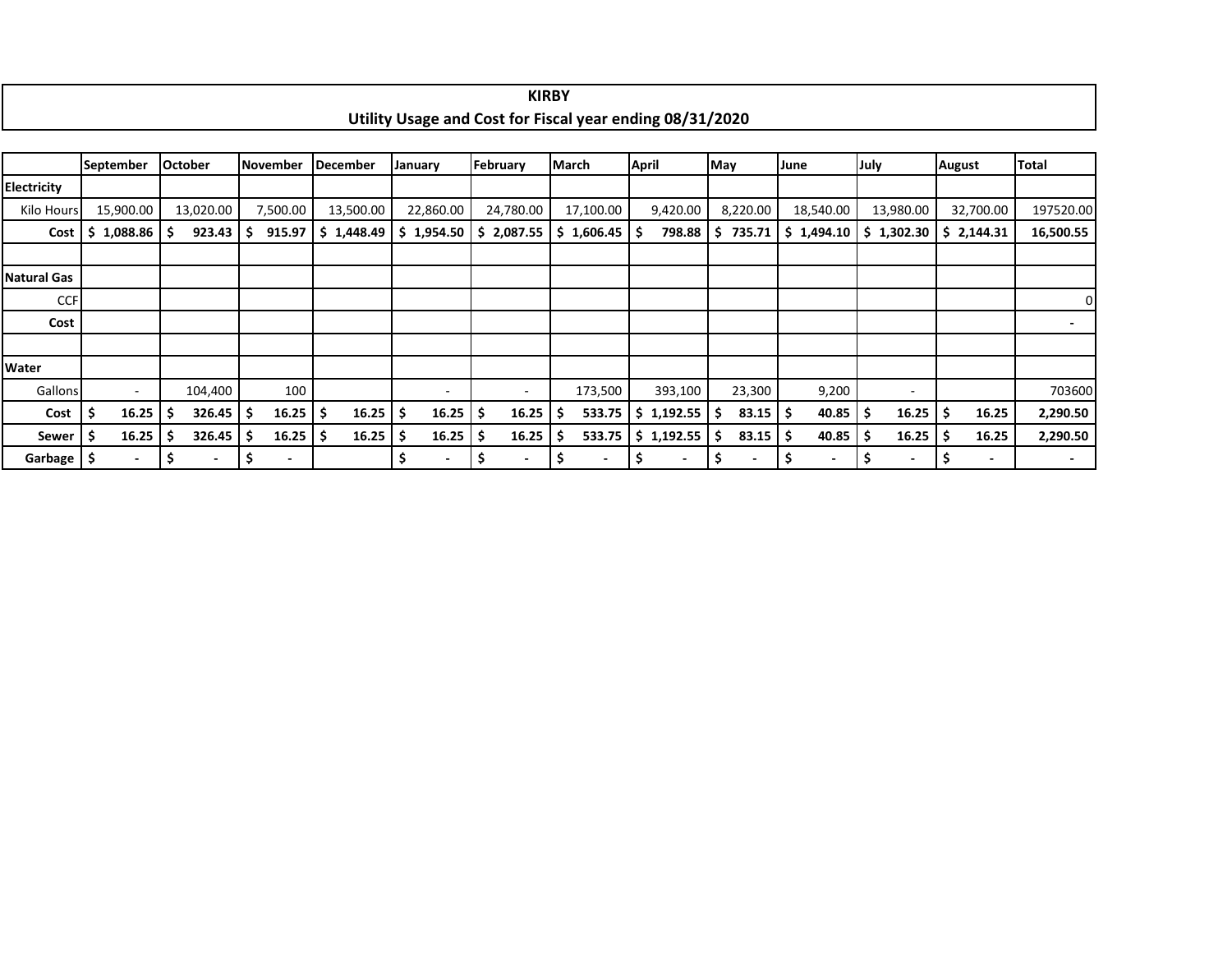|                    | <b>MAINTENANCE/TRANSPORTATION</b><br>Utility Usage and Cost for Fiscal year ending 08/31/2020                                                                                             |     |                |  |           |    |                 |  |           |  |           |  |           |              |                                      |     |              |      |                           |      |           |        |           |              |
|--------------------|-------------------------------------------------------------------------------------------------------------------------------------------------------------------------------------------|-----|----------------|--|-----------|----|-----------------|--|-----------|--|-----------|--|-----------|--------------|--------------------------------------|-----|--------------|------|---------------------------|------|-----------|--------|-----------|--------------|
|                    |                                                                                                                                                                                           |     |                |  |           |    |                 |  |           |  |           |  |           |              |                                      |     |              |      |                           |      |           |        |           |              |
|                    |                                                                                                                                                                                           |     |                |  |           |    |                 |  |           |  |           |  |           |              |                                      |     |              |      |                           |      |           |        |           |              |
|                    | September                                                                                                                                                                                 |     | <b>October</b> |  | November  |    | <b>December</b> |  | January   |  | February  |  | March     | <b>April</b> |                                      | May |              | June |                           | July |           | August |           | <b>Total</b> |
| <b>Electricity</b> |                                                                                                                                                                                           |     |                |  |           |    |                 |  |           |  |           |  |           |              |                                      |     |              |      |                           |      |           |        |           |              |
| <b>Kilo Hours</b>  | 16,471.80                                                                                                                                                                                 |     | 13,820.80      |  | 10,129.80 |    | 11,129.80       |  | 14,628.80 |  | 13,811.80 |  | 12,518.80 |              | 9,391.80                             |     | 8,361.80     |      | 13,235.80                 |      | 16,148.80 |        | 15,910.80 | 155560.60    |
| Cost               | \$1,374.47<br>\$1,236.16<br>\$1,334.07<br>\$1,375.87<br>\$1,551.73<br>1,528.95<br>\$1,409.81<br>$$1,018.94$ \ \$<br>944.68<br>1,285.78<br>15,994.78<br>S.<br>1,518.11<br>\$1,416.21<br>S. |     |                |  |           |    |                 |  |           |  |           |  |           |              |                                      |     |              |      |                           |      |           |        |           |              |
|                    |                                                                                                                                                                                           |     |                |  |           |    |                 |  |           |  |           |  |           |              |                                      |     |              |      |                           |      |           |        |           |              |
| <b>Natural Gas</b> |                                                                                                                                                                                           |     |                |  |           |    |                 |  |           |  |           |  |           |              |                                      |     |              |      |                           |      |           |        |           |              |
| <b>CCF</b>         | 35                                                                                                                                                                                        |     | 92             |  | 595       |    | 591             |  | 779       |  | 725       |  | 174       |              | 105                                  |     | 38           |      | 37                        |      | 31        |        | 27        | 3229         |
| Cost               | 98.76                                                                                                                                                                                     | -\$ | 135.57         |  | 437.41    | -S | 445.89          |  | 549.34    |  | 501.08    |  | 176.36    |              | $140.58$ $\overline{\phantom{1}}$ \$ |     | 99.42        | -\$  | $101.52$   \$             |      | 95.08     |        | 92.58     | 2,873.59     |
|                    |                                                                                                                                                                                           |     |                |  |           |    |                 |  |           |  |           |  |           |              |                                      |     |              |      |                           |      |           |        |           |              |
| Water              |                                                                                                                                                                                           |     |                |  |           |    |                 |  |           |  |           |  |           |              |                                      |     |              |      |                           |      |           |        |           |              |
| Gallons            | 7,400                                                                                                                                                                                     |     | 11,600         |  | 10,600    |    | 8,000           |  | 6,100     |  | 9,500     |  | 5,700     |              | 4,900                                |     | 4,100        |      | 28,100                    |      | 6,200     |        | 41,100    | 143300       |
| Cost               | 75.69                                                                                                                                                                                     | -S  | $92.45$   \$   |  | 90.84     | -S | 74.98           |  | 64.83     |  | 78.10     |  | 62.25     |              | $59.40$   \$                         |     | $60.30$   \$ |      | $195.30 \mid \frac{1}{2}$ |      | 64.02     |        | 167.05    | 1,085.21     |
| Sewer              | 18.35                                                                                                                                                                                     | -\$ | $26.45$   \$   |  | 21.95     | S  | 22.85           |  | 21.95     |  | 28.85     |  | 22.25     |              | $23.45$   \$                         |     | 24.35        | -\$  | 18.35                     |      | 23.45     |        | 129.95    | 382.20       |
| Garbage            | 149.20                                                                                                                                                                                    | - Ś | $149.20$   \$  |  | 149.20    | -S | 149.20          |  | 149.20    |  | 149.20    |  | 149.20    |              | 149.20                               |     | 149.20       |      | $149.20$   \$             |      | 149.20    |        | 149.20    | 1,790.40     |

÷.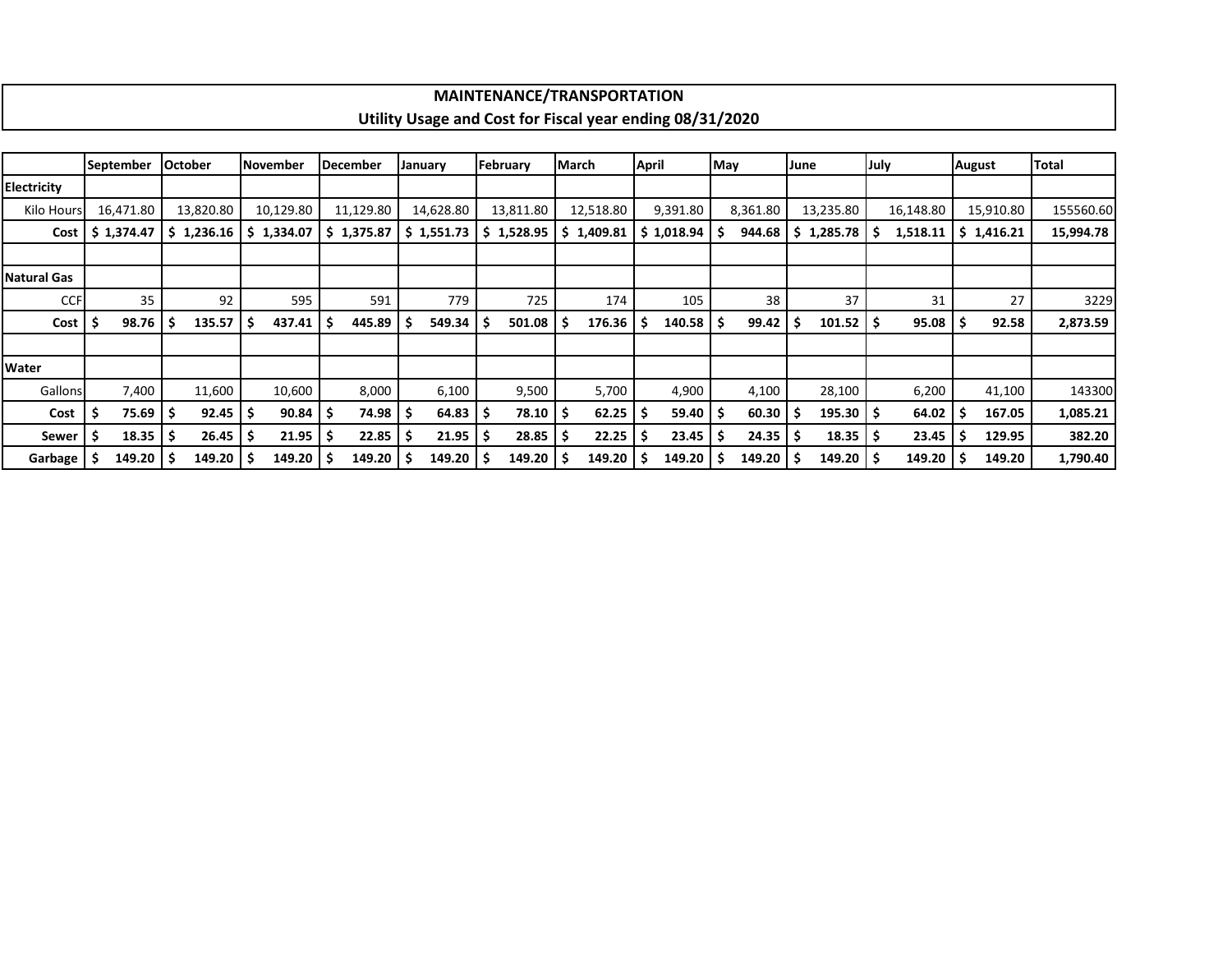|                    |                    |   |                |     |            |     |                 |     |          |    | <b>ROBINSON/LIT</b> |     |                                                          |              |          |      |              |      |          |      |           |     |               |              |
|--------------------|--------------------|---|----------------|-----|------------|-----|-----------------|-----|----------|----|---------------------|-----|----------------------------------------------------------|--------------|----------|------|--------------|------|----------|------|-----------|-----|---------------|--------------|
|                    |                    |   |                |     |            |     |                 |     |          |    |                     |     | Utility Usage and Cost for Fiscal year ending 08/31/2020 |              |          |      |              |      |          |      |           |     |               |              |
|                    |                    |   |                |     |            |     |                 |     |          |    |                     |     |                                                          |              |          |      |              |      |          |      |           |     |               |              |
|                    | <b>September</b>   |   | <b>October</b> |     | November   |     | <b>December</b> |     | January  |    | February            |     | <b>March</b>                                             | <b>April</b> |          | May  |              | June |          | July |           |     | <b>August</b> | <b>Total</b> |
| <b>Electricity</b> |                    |   |                |     |            |     |                 |     |          |    |                     |     |                                                          |              |          |      |              |      |          |      |           |     |               |              |
| Kilo Hours         | 20,610.00          |   | 17,250.00      |     | 10,850.00  |     | 9,730.00        |     | 9,090.00 |    | 8,930.00            |     | 8,930.00                                                 |              | 7,490.00 |      | 8,290.00     |      | 9,410.00 |      | 11,810.00 |     | 13,410.00     | 135800.00    |
| Cost               | \$1,412.19         |   | \$1,240.15     |     | \$1,047.71 | -Ś  | 933.57          | .\$ | 880.17   | S  | 886.21              |     | 888.75                                                   | S            | 662.54   |      | 677.10       |      | 824.07   | s    | 934.18    |     | \$1,017.16    | 11,403.80    |
|                    |                    |   |                |     |            |     |                 |     |          |    |                     |     |                                                          |              |          |      |              |      |          |      |           |     |               |              |
| <b>Natural Gas</b> |                    |   |                |     |            |     |                 |     |          |    |                     |     |                                                          |              |          |      |              |      |          |      |           |     |               |              |
| <b>CCF</b>         | 10                 |   | 11             |     | 44         |     | 44              |     | 68       |    | 47                  |     | 10                                                       |              | 11       |      | 12           |      | 11       |      | 8         |     | ۰             | 276          |
| Cost               | \$<br>44.45        | S | 45.04          | S   | 64.61      | \$  | 64.61           | .\$ | 78.83    | S  | 64.56               | -\$ | 45.08                                                    | S            | 44.60    | -\$  | 45.17        | -S   | 45.17    | \$.  | 42.95     | -\$ | 38.51         | 623.58       |
|                    |                    |   |                |     |            |     |                 |     |          |    |                     |     |                                                          |              |          |      |              |      |          |      |           |     |               |              |
| Water              |                    |   |                |     |            |     |                 |     |          |    |                     |     |                                                          |              |          |      |              |      |          |      |           |     |               |              |
| Gallons            | 1,500              |   | 2,700          |     | 1,200      |     | 1,700           |     | 1,000    |    | 1,500               |     | 1,500                                                    |              | 4,900    |      | 112,600      |      | 500      |      | 300       |     | 1,900         | 131300       |
| Cost               | \$<br>17.75        |   | 21.35          | -S  | 16.85      | -\$ | 18.35           |     | 16.25    | -S | 17.75               | -\$ | 17.75                                                    | Ŝ            | 160.25   | -S   | 351.05       |      | 16.25    | S    | 16.25     | -\$ | 18.95         | 688.80       |
| Sewer              | \$<br>$17.75$   \$ |   | 21.35          | S   | 16.85      | \$  | $18.35$   \$    |     | 16.25    | S  | 17.75               | -S  | 17.75                                                    | \$           | 160.25   | - \$ | 351.05       | -S   | 16.25    | S    | 16.25     | -\$ | 18.95         | 688.80       |
| Garbage \$         | $90.20$   \$       |   | 90.20          | I S | 90.20      | -\$ | $90.20$   \$    |     | 90.20    | ۱s | 90.20               | .\$ | 90.20                                                    |              | 90.20    | ۱\$  | $90.20$   \$ |      | 90.20    | -\$  | 90.20     | -Ś  | 90.20         | 1,082.40     |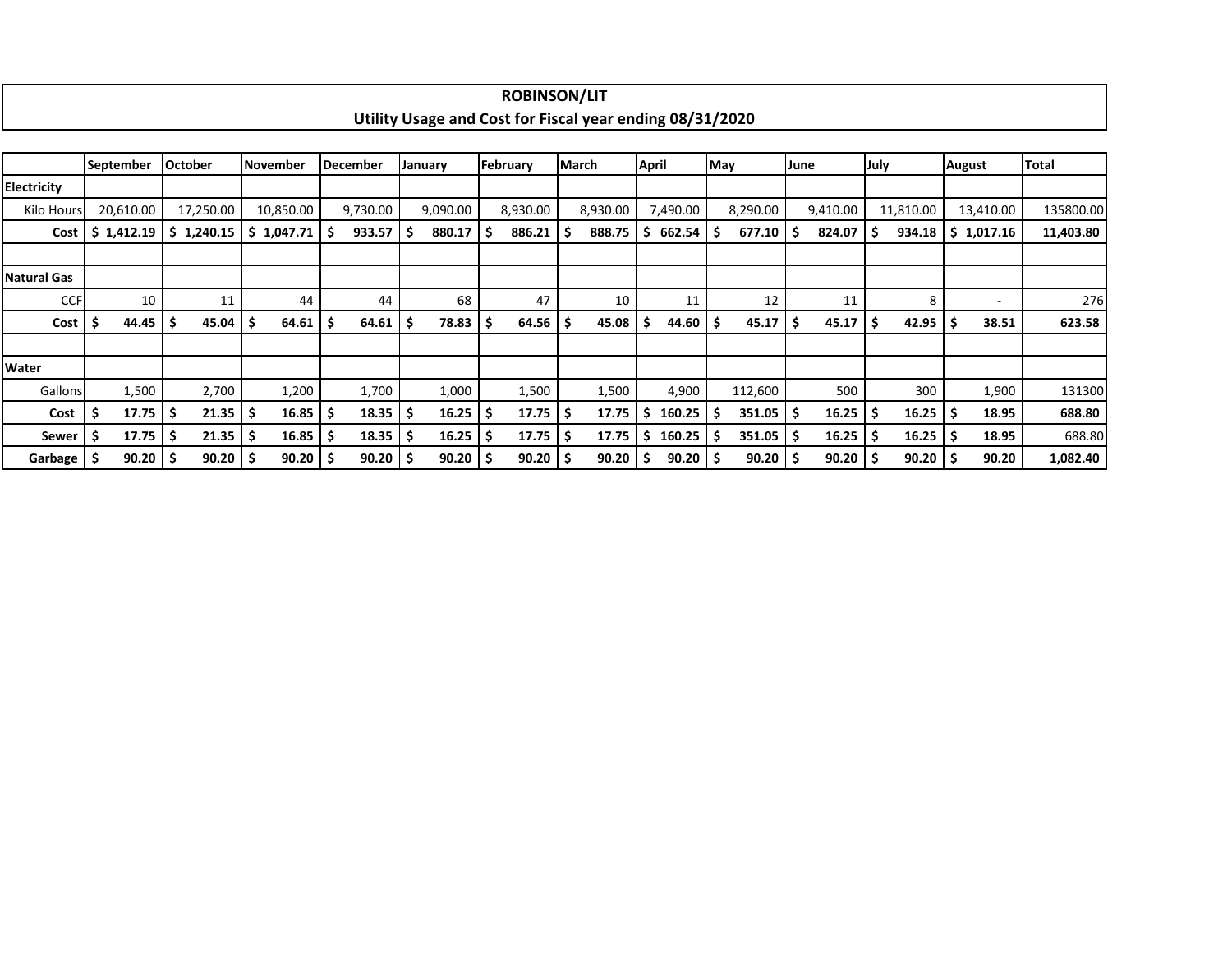|                    |                       |                |               |                             |            |                     | <b>ADMINISTRATION</b> |                                                          |                     |                       |           |               |              |
|--------------------|-----------------------|----------------|---------------|-----------------------------|------------|---------------------|-----------------------|----------------------------------------------------------|---------------------|-----------------------|-----------|---------------|--------------|
|                    |                       |                |               |                             |            |                     |                       | Utility Usage and Cost for Fiscal year ending 08/31/2020 |                     |                       |           |               |              |
|                    |                       |                |               |                             |            |                     |                       |                                                          |                     |                       |           |               |              |
|                    | September             | <b>October</b> | November      | <b>December</b>             | January    | February            | March                 | April                                                    | May                 | June                  | July      | <b>August</b> | <b>Total</b> |
| <b>Electricity</b> |                       |                |               |                             |            |                     |                       |                                                          |                     |                       |           |               |              |
| Kilo Hours         | 20,580.00             | 19,020.00      | 14,780.00     | 13,460.00                   | 15,260.00  | 14,340.00           | 16,340.00             | 14,580.00                                                | 14,820.00           | 16,500.00             | 13,100.00 | 17,740.00     | 190520.00    |
| Cost               | \$1,349.08            | \$1,237.55     |               | $$1,293.50 \mid $1,431.28$$ | \$1,276.77 | \$1,310.32          | $$1,385.00$ $$$       | 1,180.89                                                 | \$1,150.61          | $$1,242.32$ $$$       | 1,059.08  | \$1,274.03    | 15,190.43    |
|                    |                       |                |               |                             |            |                     |                       |                                                          |                     |                       |           |               |              |
| <b>Natural Gas</b> | Included in Tech-Ware |                |               |                             |            |                     |                       |                                                          |                     |                       |           |               |              |
| <b>CCF</b>         |                       |                |               |                             |            |                     |                       |                                                          |                     |                       |           |               |              |
| Cost               |                       |                |               |                             |            |                     |                       |                                                          |                     |                       |           |               | $\mathbf{0}$ |
|                    |                       |                |               |                             |            |                     |                       |                                                          |                     |                       |           |               |              |
| Water              |                       |                |               |                             |            |                     |                       |                                                          |                     |                       |           |               |              |
| Gallons            | 5,400                 | 21,300         | 5,000         | 8,400                       | 6,400      | 10,500              | 7,700                 | 3,200                                                    | 8,900               | 16,300                | 18,700    | 11,800        | 123600       |
| Cost               | 29.45<br>-S           | 77.15          | 28.25<br>-\$  | 38.45                       | 32.45<br>S | \$<br>44.75         | $36.35$   \$<br>-S    | 22.85                                                    | 39.95<br>-S         | $62.15$   \$<br>-S    | 69.35     | 48.65<br>-S   | 529.80       |
| Sewer              | 29.45                 | 77.15<br>-S    | 28.25<br>\$ ا | 38.45                       | 32.45<br>s | -\$<br>44.75        | $36.35$   \$          | 22.85                                                    | $39.95$   \$<br>-\$ | $62.15$ $\frac{1}{2}$ | 69.35     | 48.65         | 529.80       |
| Garbage            | 105.60                | $105.60$   \$  | 105.60        | $105.60$   \$               | 105.60     | $105.60$   \$<br>-S | $105.60$   \$         | 105.60                                                   | $105.60$   \$<br>-S | $105.60$   \$         | 105.60    | 105.60        | 1,267.20     |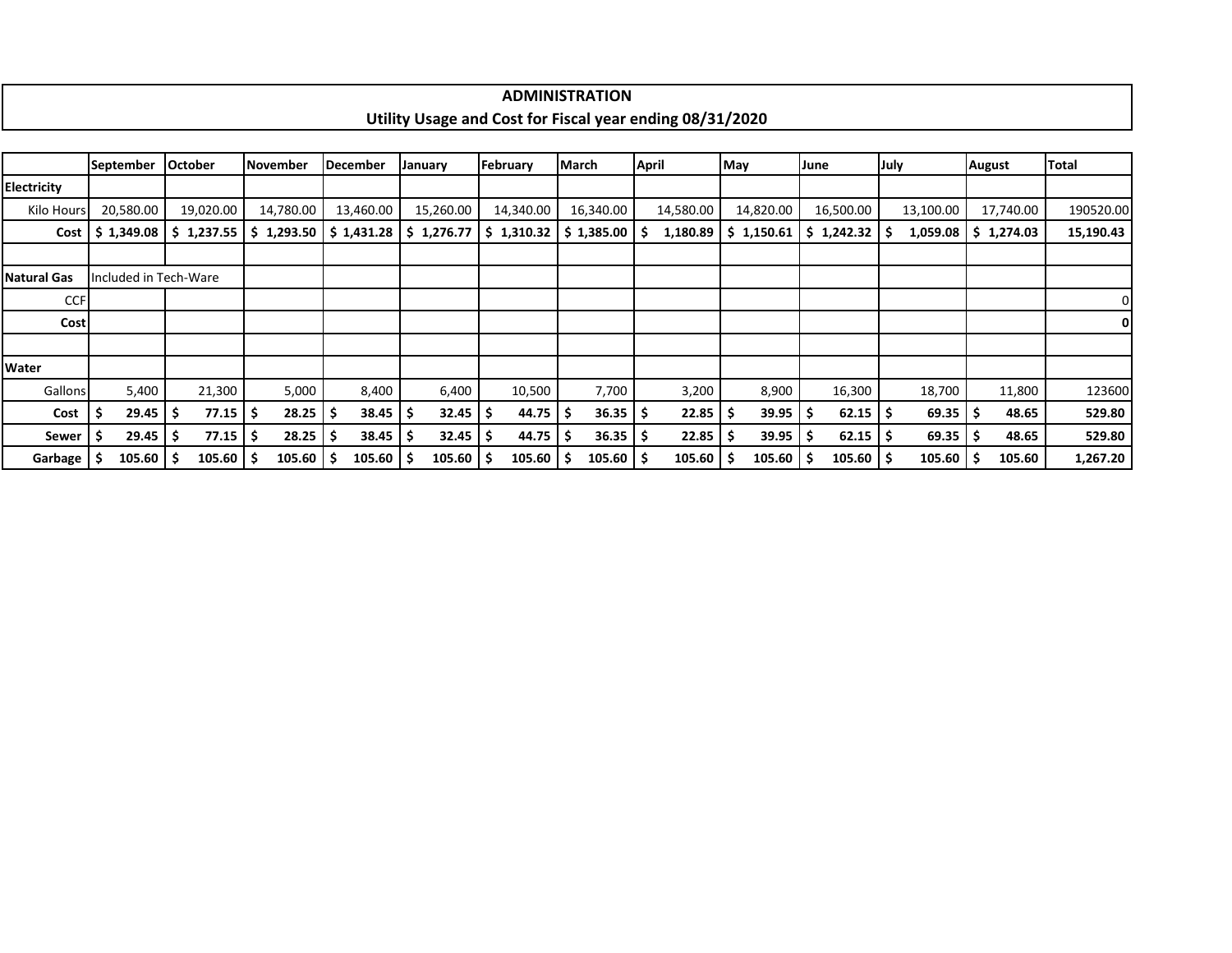|                    |                  |                               |                 |                  |                     |                                                          | <b>Silsbee Elementary</b> |                    |                 |                 |                 |               |            |
|--------------------|------------------|-------------------------------|-----------------|------------------|---------------------|----------------------------------------------------------|---------------------------|--------------------|-----------------|-----------------|-----------------|---------------|------------|
|                    |                  |                               |                 |                  |                     | Utility Usage and Cost for Fiscal year ending 08/31/2020 |                           |                    |                 |                 |                 |               |            |
|                    |                  |                               |                 |                  |                     |                                                          |                           |                    |                 |                 |                 |               |            |
|                    | <b>September</b> | <b>October</b>                | November        | <b>December</b>  | January             | February                                                 | March                     | <b>April</b>       | May             | June            | July            | <b>August</b> | Total      |
| <b>Electricity</b> |                  |                               |                 |                  |                     |                                                          |                           |                    |                 |                 |                 |               |            |
| Kilo Hours         | 333,503.80       | 321,503.80                    | 124,503.80      | 145,503.80       | 115,503.80          | 124,503.80                                               | 116,503.80                | 113,503.80         | 151,503.80      | 129,503.80      | 130,503.80      | 163,503.80    | 1970045.60 |
| Cost               | 19,905.81<br>S.  | 20,342.23<br>-S               | 11,451.75       | 11,629.41<br>l S | 9,938.67<br>-S      | 10,483.79<br>S                                           | 10,094.90<br>-S           | 9,938.86           | 12,118.12       | 12,009.46<br>-S | 11,774.84<br>S. | \$12,238.09   | 151,925.93 |
|                    |                  |                               |                 |                  |                     |                                                          |                           |                    |                 |                 |                 |               |            |
| <b>Natural Gas</b> |                  |                               |                 |                  |                     |                                                          |                           |                    |                 |                 |                 |               |            |
| <b>CCF</b>         | 725              | 549                           | 1,161           | 1,401            | 1,374               | 1,478                                                    | 880                       | 735                | 620             | 521             | 384             | 482           | 10310      |
| <b>Cost</b>        | 507.25           | $394.19$   \$<br>-S           | 787.00          | 941.14           | $923.63$   \$<br>-S | 928.54                                                   | 570.65                    | 482.57<br>\$.      | $413.53$ \$     | 413.53          | 271.95<br>-S    | 330.69        | 6964.67    |
|                    |                  |                               |                 |                  |                     |                                                          |                           |                    |                 |                 |                 |               |            |
| Water              |                  |                               |                 |                  |                     |                                                          |                           |                    |                 |                 |                 |               |            |
| Gallons            | 195,800          | 119,700                       | 106,000         | 82,900           | 127,400             | 157,300                                                  | 74,600                    | 29,100             | 3,400           | 14,200          | 5,900           | 83,900        | 1000200    |
| Cost               | 600.65           | $372.35$ $\frac{1}{5}$<br>- S | 331.25          | 261.95           | $395.45$ \$<br>-S   | 485.15                                                   | 237.05                    | $100.55$   \$      | $23.45$   \$    | 55.85           | 30.95<br>-S     | 264.95        | 3,159.60   |
| Sewer              | $600.65$   \$    | $372.35$ \$                   | 331.25          | $261.95$ \$      | $395.45$ \$         | $485.15$   \$                                            | 237.05                    | $100.55$   \$<br>S | 23.45           | 55.85           | 30.95           | 264.95        | 3,159.60   |
| Garbage   \$       | $1,264.00$   \$  | 1,264.00 S                    | $1,264.00$   \$ | 1,264.00 \$      | 1,264.00            | $1,264.00$   \$                                          | $1,264.00$   \$           | 1,264.00           | $1,264.00$   \$ | $1,264.00$   \$ | 1,264.00        | 1,264.00      | 15,168.00  |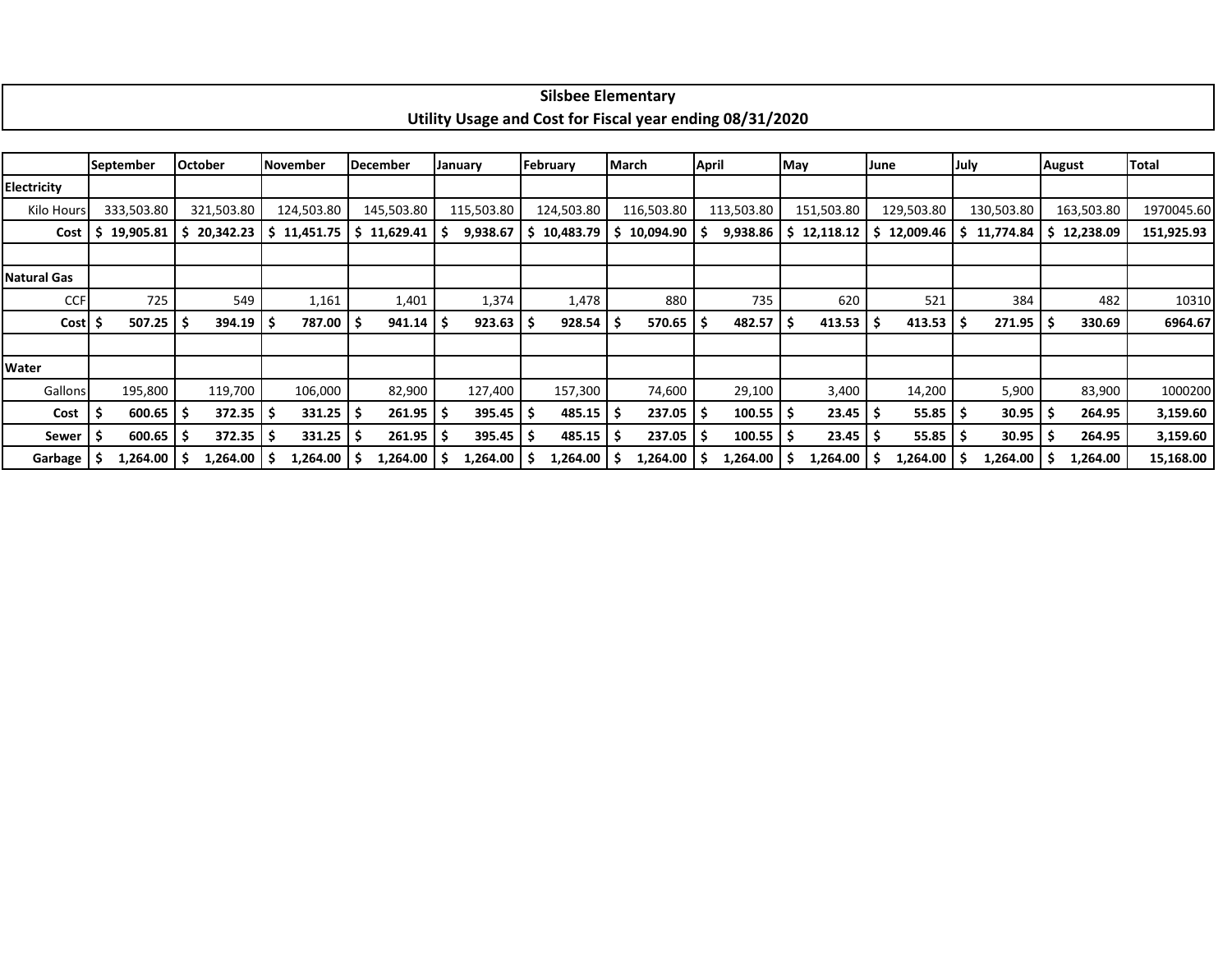|                    |                                                                                                                                                                                                                                                                                                                                       |                |        |    |          |  |                 |     |         |     | <b>LAURA REEVES</b>    |  |                                                          |              |                     |     |        |      |        |      |        |        |        |          |
|--------------------|---------------------------------------------------------------------------------------------------------------------------------------------------------------------------------------------------------------------------------------------------------------------------------------------------------------------------------------|----------------|--------|----|----------|--|-----------------|-----|---------|-----|------------------------|--|----------------------------------------------------------|--------------|---------------------|-----|--------|------|--------|------|--------|--------|--------|----------|
|                    |                                                                                                                                                                                                                                                                                                                                       |                |        |    |          |  |                 |     |         |     |                        |  | Utility Usage and Cost for Fiscal year ending 08/31/2020 |              |                     |     |        |      |        |      |        |        |        |          |
|                    |                                                                                                                                                                                                                                                                                                                                       |                |        |    |          |  |                 |     |         |     |                        |  |                                                          |              |                     |     |        |      |        |      |        |        |        |          |
|                    | <b>September</b>                                                                                                                                                                                                                                                                                                                      | <b>October</b> |        |    | November |  | <b>December</b> |     | January |     | February               |  | March                                                    | <b>April</b> |                     | May |        | June |        | July |        | August |        | Total    |
| Electricity        |                                                                                                                                                                                                                                                                                                                                       |                |        |    |          |  |                 |     |         |     |                        |  |                                                          |              |                     |     |        |      |        |      |        |        |        |          |
| Kilo Hours         | 38,552.00<br>20,250.00<br>8,415.00<br>18,872.00<br>33,783.00<br>44,559.00<br>18,834.00<br>19,311.00<br>14,386.00<br>27,258.00<br>19,336.00<br>26,447.00<br>\$2,230.12<br>\$2,829.23<br>3,252.09<br>\$3,121.92<br>\$2,345.47<br>2,264.36<br>2,305.05<br>3,130.75<br>\$1,827.74<br>\$1,696.52<br>\$2,134.73<br>\$2,552.74<br>Cost<br>S. |                |        |    |          |  |                 |     |         |     |                        |  |                                                          |              | 290003.00           |     |        |      |        |      |        |        |        |          |
|                    |                                                                                                                                                                                                                                                                                                                                       |                |        |    |          |  |                 |     |         |     |                        |  |                                                          |              |                     |     |        |      |        |      |        |        |        |          |
|                    | 29,690.72                                                                                                                                                                                                                                                                                                                             |                |        |    |          |  |                 |     |         |     |                        |  |                                                          |              |                     |     |        |      |        |      |        |        |        |          |
| <b>Natural Gas</b> |                                                                                                                                                                                                                                                                                                                                       |                |        |    |          |  |                 |     |         |     |                        |  |                                                          |              |                     |     |        |      |        |      |        |        |        |          |
| <b>CCF</b>         | 113                                                                                                                                                                                                                                                                                                                                   |                | 155    |    | 420      |  | 620             |     | 630     |     | 497                    |  | 137                                                      |              | 172                 |     | 82     |      | 98     |      | 63     |        | 23     | 3010     |
| Cost               | 105.55                                                                                                                                                                                                                                                                                                                                | S              | 130.46 | -S | 287.58   |  | 406.21          | .\$ | 412.07  |     | $314.00$   \$          |  | 115.47                                                   | -\$          | $133.81 \mid \zeta$ |     | 83.95  | -S   | 83.95  |      | 73.42  |        | 51.26  | 2,197.73 |
|                    |                                                                                                                                                                                                                                                                                                                                       |                |        |    |          |  |                 |     |         |     |                        |  |                                                          |              |                     |     |        |      |        |      |        |        |        |          |
| Water              |                                                                                                                                                                                                                                                                                                                                       |                |        |    |          |  |                 |     |         |     |                        |  |                                                          |              |                     |     |        |      |        |      |        |        |        |          |
| Gallons            | 79,300                                                                                                                                                                                                                                                                                                                                |                | 59,900 |    | 52,900   |  | 43,600          |     | 57,400  |     | 150,900                |  | 6,700                                                    |              | 1,500               |     | 4,400  |      | 5,300  |      | 4,200  |        | 26,600 | 492700   |
| Cost               | 251.15                                                                                                                                                                                                                                                                                                                                | ۱S             | 192.95 | Ş  | 171.95   |  | 144.05          | S   | 185.45  |     | $465.95$ \$            |  | 33.35                                                    | - Ş          | $17.75$   \$        |     | 26.45  |      | 29.15  |      | 25.85  |        | 93.05  | 1,637.10 |
| Sewer              | 251.15                                                                                                                                                                                                                                                                                                                                | Ŝ              | 192.95 | -S | 171.95   |  | 144.05          | Ŝ   | 185.45  | l S | $465.95$ $\frac{1}{5}$ |  | 33.35                                                    | -\$          | $17.75$ $\pm$       |     | 26.45  |      | 29.15  |      | 25.85  |        | 93.05  | 1,637.10 |
| Garbage            | 346.01                                                                                                                                                                                                                                                                                                                                |                | 346.01 | -S | 346.01   |  | 346.01          | -\$ | 346.01  |     | $346.01$ $\vert$ \$    |  | 346.01                                                   | -\$          | 346.01              |     | 346.01 |      | 346.01 |      | 346.01 |        | 346.01 | 4,152.12 |